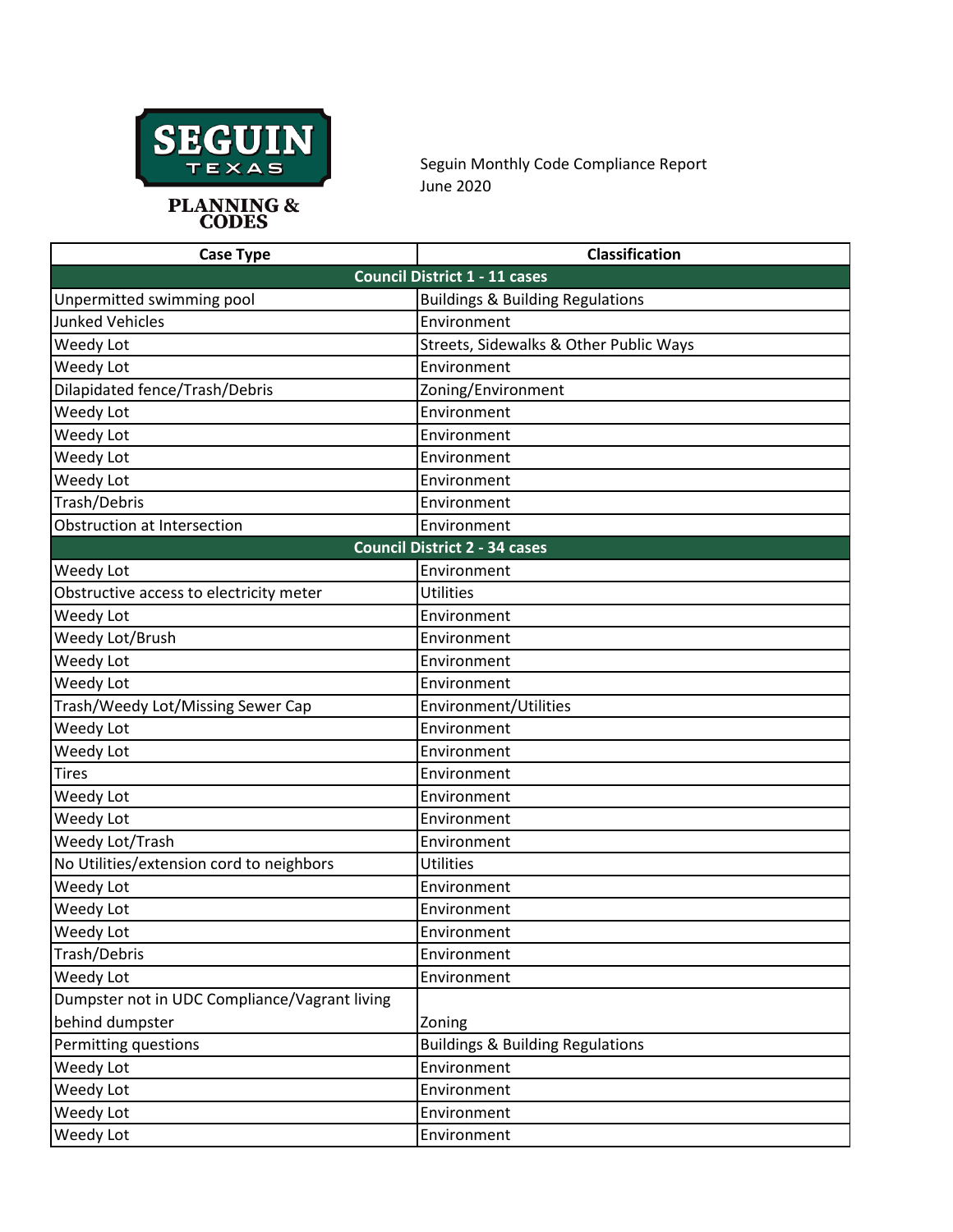| Weedy Lot                                        | Environment                                             |
|--------------------------------------------------|---------------------------------------------------------|
| Weedy Lot                                        | Environment                                             |
| Weedy Lot                                        | Environment                                             |
| Trash/Debris                                     | Environment                                             |
| Low hanging limbs in ROW                         | Streets, Sidewalks & Other Public Ways                  |
| Low hanging limbs in ROW                         | Streets, Sidewalks & Other Public Ways                  |
| Weedy Lot/Trash                                  | Environment                                             |
| Storage of Junked Vehicle/Trash/Debris           | Zoning/Environment                                      |
| Weedy Lot                                        | Environment                                             |
|                                                  | <b>Council District 3 - 7 cases</b>                     |
| Weedy Lot/Debris                                 | Environment                                             |
| Trash                                            | Solid Waste                                             |
| Weedy Lot                                        | Environment                                             |
| <b>Junked Vehicles</b>                           | Environment                                             |
| Living in a RV                                   | Zoning                                                  |
| Weedy Lot                                        | Environment                                             |
| Weedy Lot                                        | Environment                                             |
|                                                  | Council district 4 - 33 cases                           |
| <b>Junked Vehicles</b>                           | Environment                                             |
| <b>Junked Vehicle</b>                            | Environment                                             |
| Weedy Lot                                        | Environment                                             |
| Weedy Lot                                        | Environment                                             |
| Weedy Lot                                        | Environment                                             |
| Trash/Weedy Lot/Junked Vehicle/Dilapidated       | Environment/Buildings & Building Standards              |
| Weedy Lot                                        | Environment                                             |
| Weedy Lot                                        | Environment                                             |
| Weedy Lot/Trash                                  | Environment                                             |
| Weedy Lot                                        | Environment                                             |
| Weedy Lot/Trash                                  | Environment                                             |
| Dilapidated structure/Tires/Trash/Junked Vehicle | <b>Buildings &amp; Building Regulations/Environment</b> |
| Junked Vehicle/Weedy Lot                         | Environment                                             |
| Junked Vehicle                                   | Environment                                             |
| Weedy Lot                                        | Environment                                             |
| Weedy Lot                                        | Environment                                             |
| Weedy Lot                                        | Environment                                             |
| Weedy Lot                                        | Environment                                             |
| Weedy Lot                                        | Environment                                             |
| <b>Tires</b>                                     | Environment                                             |
| Weedy Lot                                        | Environment                                             |
| Weedy Lot                                        | Environment                                             |
| Weedy Lot/Trash                                  | Environment                                             |
| Weedy Lot                                        | Environment                                             |
| Weedy Lot                                        | Environment                                             |
| Weedy Lot                                        | Environment                                             |
| <b>Bulky Trash/Weedy Lot</b>                     | Environment                                             |
| Weedy Lot                                        | Environment                                             |
| Dilapidated fencing                              | Zoning                                                  |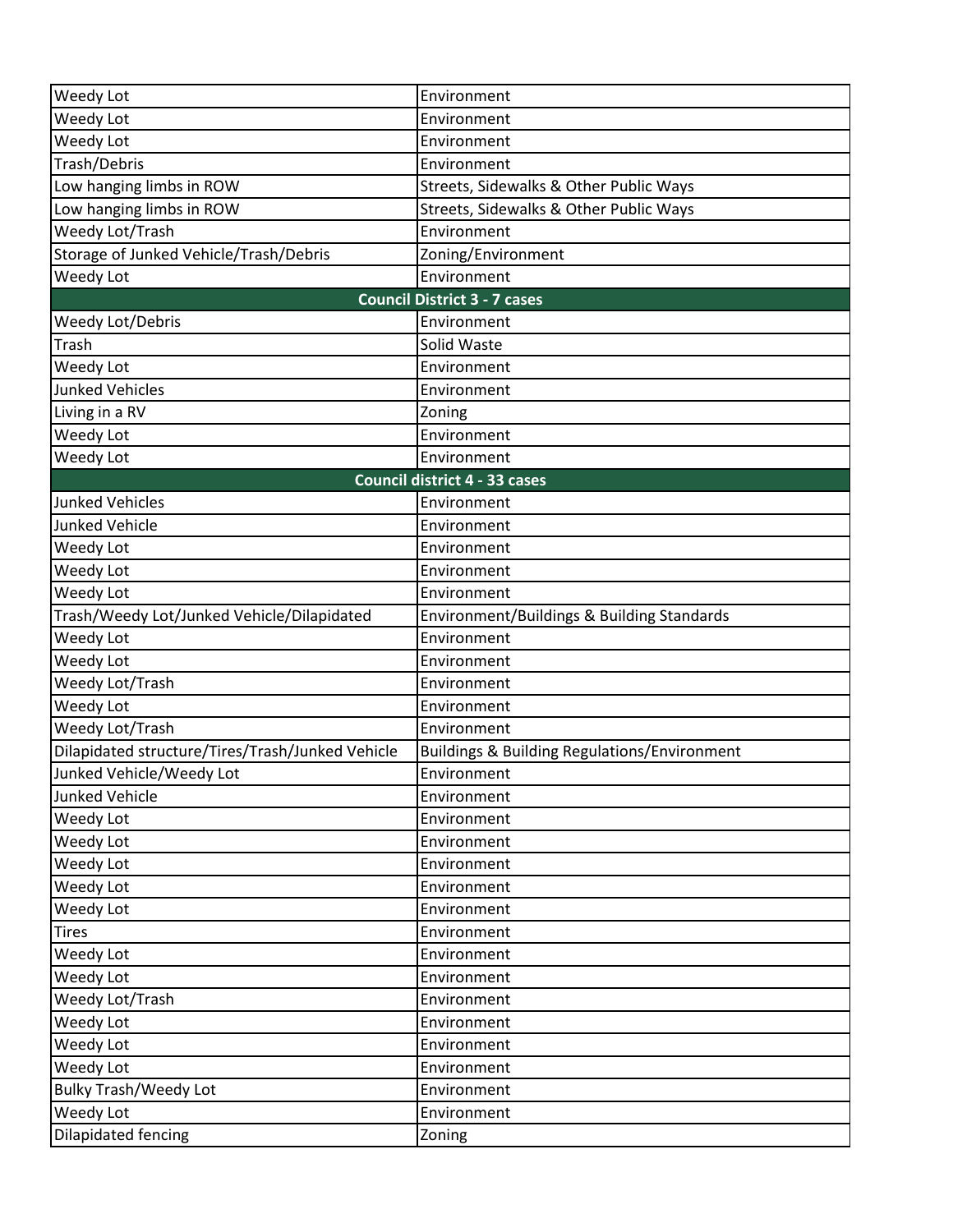| Unsecured structure/Unpermitted       |                                                         |  |
|---------------------------------------|---------------------------------------------------------|--|
| remodel/Construction Debris/Weedy Lot | <b>Buildings &amp; Building Regulations/Environment</b> |  |
| <b>Junked Vehicle</b>                 | Environment                                             |  |
| Weedy Lot/Junked Vehicle              | Environment                                             |  |
| Weedy Lot                             | Environment                                             |  |
| <b>Council District 5 - 9 cases</b>   |                                                         |  |
| <b>Weedy Lot</b>                      | Environment                                             |  |
| Dilapidated structure                 | <b>Buildings &amp; Building Regulations</b>             |  |
| Weedy Lot/Trash/Junked Vehicle        | Environment                                             |  |
| Weedy Lot                             | Environment                                             |  |
| Obstruction at Intersection/Weedy Lot | Streets, Sidewalks & Other Public Ways/Environment      |  |
| Low hanging limbs in ROW              | Streets, Sidewalks & Other Public Ways                  |  |
| Weedy Lot                             | Environment                                             |  |
| Weedy ROW                             | Environment                                             |  |
| <b>Bulky Trash/Debris</b>             | Environment                                             |  |
|                                       | <b>Council District 6 - 28 cases</b>                    |  |
| Weedy Lot                             | Streets, Sidewalks & Other Public Ways                  |  |
| <b>Junked Vehicles</b>                | Environment                                             |  |
| Dilapidated porch                     | <b>Buildings &amp; Building Regulations</b>             |  |
| Weedy Lot                             | Environment                                             |  |
| Weedy Lot                             | Environment                                             |  |
| Obstruction at Intersection           | Streets, Sidewalks & Other Public Ways                  |  |
| Junked Vehicle/Weedy Lot/Trash/Debris | Environment                                             |  |
| Weedy Lot                             | Environment                                             |  |
| Weedy Lot                             | Environment                                             |  |
| Weedy Lot                             | Environment                                             |  |
| Weedy Lot                             | Environment                                             |  |
| Weedy Lot                             | Environment                                             |  |
| Weedy Lot                             | Environment                                             |  |
| Weedy Lot                             | Environment                                             |  |
| Weedy Lot                             | Environment                                             |  |
| Weedy Lot                             | Environment                                             |  |
| Weedy Lot                             | Environment                                             |  |
| Weedy Lot                             | Environment                                             |  |
| Weedy Lot                             | Environment                                             |  |
| Weedy Lot                             | Environment                                             |  |
| Weedy Lot                             | Environment                                             |  |
| Weedy Lot                             | Environment                                             |  |
| Weedy Lot                             | Environment                                             |  |
| Weedy Lot                             | Environment                                             |  |
| Weedy Lot                             | Environment                                             |  |
| Low hanging limbs in ROW              | Streets, Sidewalks & Other Public Ways                  |  |
| Weedy Lot                             | Environment                                             |  |
| Weedy Lot                             | Environment                                             |  |
| <b>Council District 7 - 21 cases</b>  |                                                         |  |
| Weedy Lot/Debris                      | Environment                                             |  |
| Weedy Lot                             | Environment                                             |  |